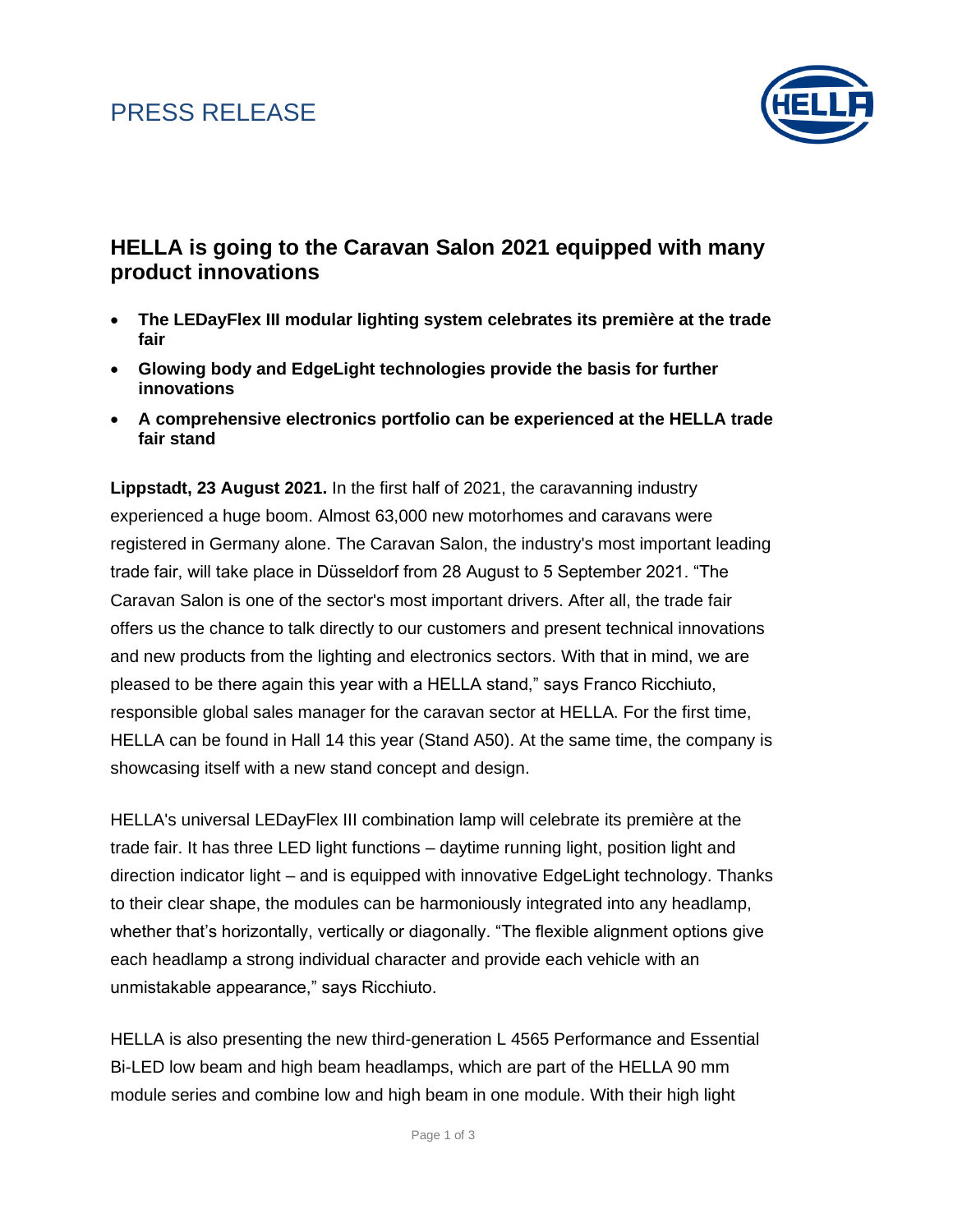# PRESS RELEASE



output, they will successively replace the first and second generation of Bi-LED modules. The "zero tolerance integration" of the Performance version is particularly innovative. The front part of the headlamp module is firmly embedded into the vehicle apron and is not moved afterwards. Instead, both the basic setting and the headlamp levelling are adjusted exclusively via the rear part of the module, which is not visible from the outside. This enables the required gap dimensions to be made much smaller and the modules to be integrated more harmoniously into the vehicle body.

Other highlights from the lighting division include a new full-LED rear lamp, which offers the five obligatory signal functions and produces two eye-catching light strips in the tail light with "glowing body" technology. HELLA is also presenting a central LED licence plate module with integrated rear fog light, and will also be showcasing innovations in the Shapeline modular lamp series at the trade fair. Those visiting the stand will also be able to see more custom rear lamp designs with glowing body and EdgeLight technology.

HELLA's trade fair presence will also focus on a broad electronics portfolio. Exhibits will make the products tangible, but, above all, people will be able to explore the functions and advantages of products using the HELLA Electronics tool, for example safetyrelevant products such as the AVAS pedestrian warning system. The comprehensive portfolio of thermal management and energy management solutions, temperature sensors and actuators for a wide range of applications can also be experienced live at the HELLA stand.

### **Visit HELLA at the Caravan Salon from 28 August to 5 September 2021 and experience the technologies of tomorrow in Hall 14, Stand A50.**

**Please note:** This text and corresponding photo material can also be found in our press database at: [www.hella.com/press](file:///C:/Users/brylsa1/AppData/Local/Microsoft/Windows/INetCache/Content.Outlook/EONYVW06/www.hella.com/press)